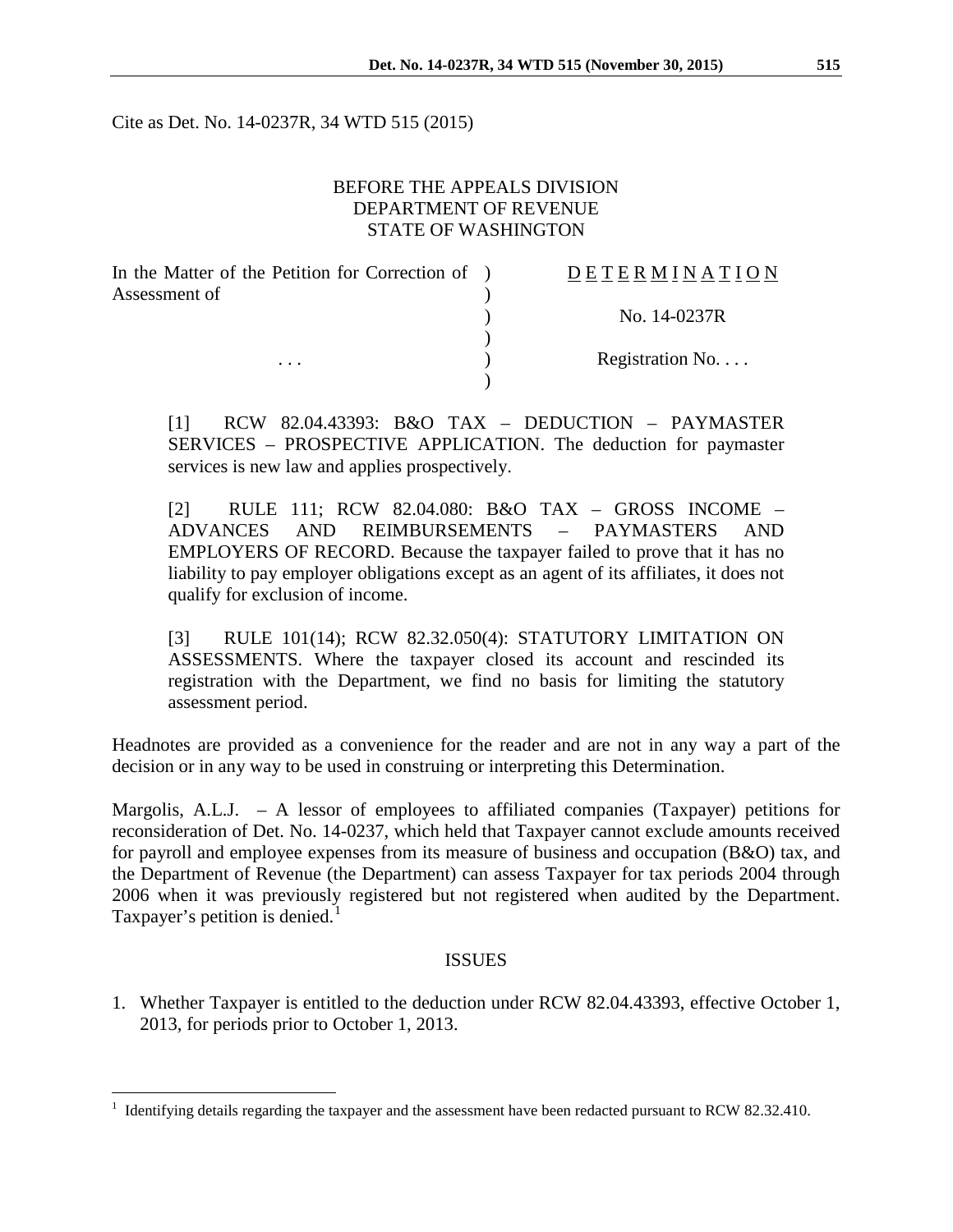- 2. Whether, under WAC 458-20-111 and ETA 3181.2013, Taxpayer may exclude amounts received to pay employer obligations absent evidence that it had no liability to pay employer obligations except as an agent of the client.
- 3. Whether, under RCW 82.32.050(4), the Department can assess Taxpayer for periods beyond the four-year statute.

## FINDINGS OF FACT

As explained in Det. No. 14-0237 (in pertinent part),

Taxpayer [a wholly-owned subsidiary of [Parent]] leases employees to Parent's operating companies . . . . Per IRS Form 941s, Taxpayer is the employer of record for the employees. It does not file IRS Form 8655 to disclaim that it is an employer. Per IRS Form 1120s, Taxpayer reports the payroll expenses . . . .

[T]he employee leasing agreement between Taxpayer and Affiliates, dated January 1, 2001, clearly designates Taxpayer as the employer in control of the employees and states as follows (in pertinent part): . . .

3. All persons employed by [Taxpayer] who render service to the [Affiliates] shall be employees of [Taxpayer] alone and [Taxpayer] may hire, discharge or transfer such employees in such manner as it, in its sole discretion shall deem advisable or appropriate. Such employees shall be entitled to all benefits to their status as [Taxpayer's] employees, including the right to participate in any profit sharing or retirement plan, group insurance, employee's discounts, and other benefits available to [Taxpayer's] employees.

Taxpayer . . . filed a Master Business Application (MBA) on April 27, 2001 . . . .

Department notes show that Taxpayer contacted the Department on May 17, 2005, and closed its account effective December 31, 2001 . . . .

On August 9, 2011, the Department of Revenue's Audit Division (Audit) notified Taxpayer that Audit would be examining Taxpayer's books and records, and requested that Taxpayer provide a Washington Business Activities Questionnaire (WBAQ) . . . . Taxpayer also signed and returned Statute of Limitations Non-Claim Period Waiver Agreements (Waivers), which cover the periods January 1, 2004 through December 31, 2004 and January 1, 2005 through December 31, 2005, and expire, after extensions, on June 30, 2013 . . . .

Audit examined Taxpayer's account, and on June 28, 2013, issued two assessments . . . For the period January 1, 2004 through December 31, 2008, . . . [and] [f]or the period January 1, 2009 through March 31, 2013 . . . . Taxpayer appeals these assessments.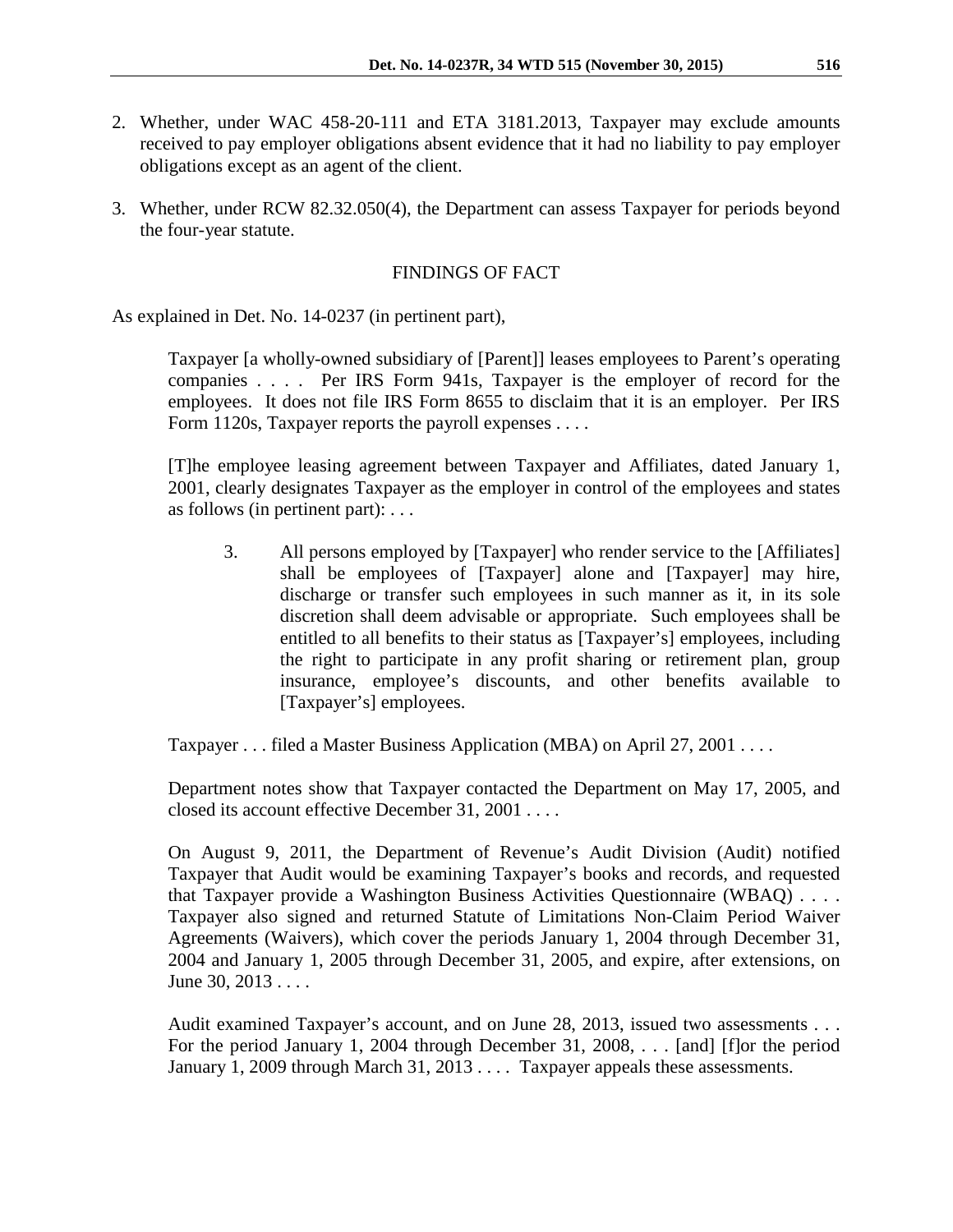We issued Det. No. 14-0237 on July 25, 2014. Taxpayer asked for reconsideration, arguing, in addition to its previous arguments raised in Det. No. 14-0237, that RCW 82.04.43393 requires the exclusion of payroll costs for all tax periods at issue; ETA 3181.2013 was misinterpreted, has no substantive authority, and cannot be applied to the tax periods at issue; and, the assessment was issued beyond the statute of limitations and is therefore invalid.

#### ANALYSIS

In Det. No. 14-0237, FN 4, we explained that because the deduction for paymaster services under RCW 82.04.43393 does not apply to the audit period, the determination does not address whether Taxpayer qualifies for the deduction. Taxpayer asserts that it does apply, arguing that the statute was intended to correct the Department's alleged misapplication of *City of Tacoma v. Wm. Rogers Co.*, 148 Wn.2d 169, 60 P.3d 79 (2002), and is an affirmation of an established practice, applicable absent retroactivity, or *arguendo*, remedial and retroactive.

Courts "presume that a statute applies prospectively, unless the legislation intends otherwise, or unless the amendment is remedial in nature." *Loeffelholz v. Univ. of Wash*., 175 Wn.2d 264, 285 P.3d 854 (2012). ESSB 5882 (Laws of 2013, 2d Spec. Sess., ch. 13, §101(4)) explains the implementation of RCW 82.04.43393 as follows (in pertinent part):

The legislature adopts the historical tax policy of allowing exclusions for payroll cost reimbursements within a centralized payroll reporting system of an affiliated group and requires the implementation of such tax policy from the effective date of this section . . . The legislature does not intend for part I of this act to retroactively create a right of refund for taxes paid on payroll cost reimbursements prior to the enactment of this statute.

The legislation took effect October 1, 2013. *Id.* at § 1904. It adopts an historical policy, but is not merely an affirmation of a previous practice. It is a new law, and the legislation shows no intent for retroactive application. Consequently, the deduction can be applied retroactively only if it is "remedial" in nature. A remedial statute "relates to practice, procedures, and remedies" and "will generally be applied retroactively, unless it affects a substantive or vested right." *Densley v. Dep't of Ret. Sys*., 162 Wn.2d 210, 173 P.2d 885 (2007). A tax deduction affects a substantive right – it provides taxpayers the right to take a deduction under specified circumstances. Therefore, the remedial exception to the usual presumption does not apply. Moreover, the legislation explicitly requires implementation from the effective date, and we find no grounds to apply the deduction in this matter.<sup>[2](#page-2-0)</sup> See also Excise Tax Advisory (ETA) 3181.2013 ("For periods beginning on or after October 1, 2013, certain taxpayers may qualify

<span id="page-2-0"></span><sup>&</sup>lt;sup>2</sup> The deduction under RCW 82.04.43393 applies to "amounts that a qualified employer of record engaged in providing paymaster services receives from an affiliated business to cover employee costs of a qualified employee." "Qualified employee" means an employee with whom the affiliated business has a functional employment relationship. RCW 82.04.43393(2)(e). "Functional employment relationship" means "having control over the work schedule and activities of the employees *and control over all employment decisions* such as salary, discipline, hiring, or layoffs." RCW 82.04.43393(2)(c) (Emphasis added.) In this matter, per the employee leasing agreement, Taxpayer "may hire, discharge, or transfer such employees in such manner as it, in its sole discretion shall deem advisable or appropriate." Even were we to apply the statute in this case, because Taxpayer has control over employment decisions, it does not qualify for the deduction.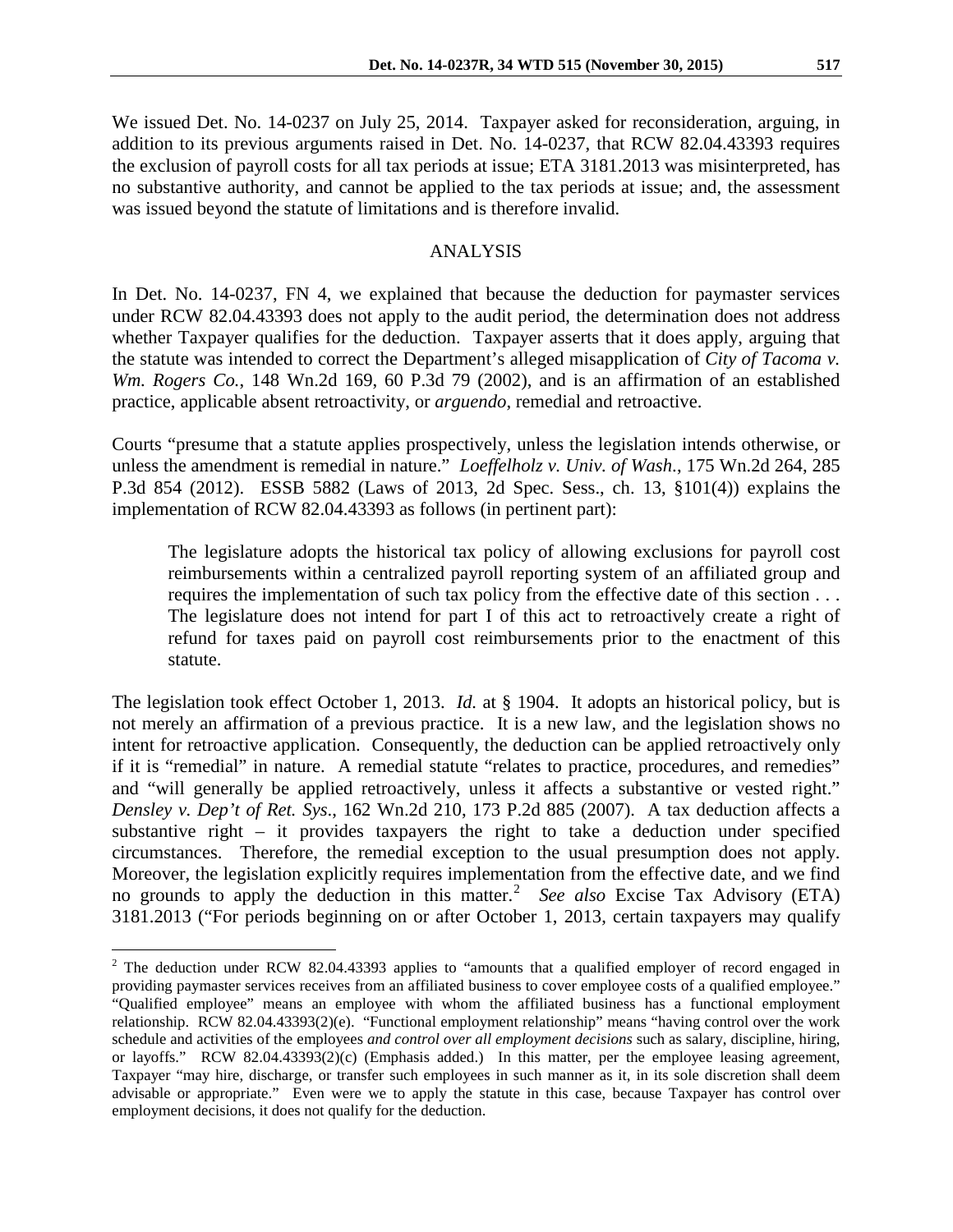for the new deduction created by ESSB 5882."); Special Notice titled, "Paymaster Deduction," dated September 27, 2013 ("No deduction is allowed for periods prior to October 1, 2013.")

In finding that Taxpayer does not qualify for the exclusion, we applied ETA 3181.2013 (ETA 3181), which explains that in order to exclude amounts received, taxpayers must meet the requirements of WAC 458-20-111 (Rule 111). In Det. No. 14-0237, we stated as follows (in pertinent part):

In the present case, the taxpayer is the employer of record. . . . Employers of record generally have primary or secondary liability to the employees to pay the employer obligations. However, with respect to employers of record, ETA 3181 provides a bright line test for satisfying the third requirement:

An employer of record may have liability for certain employer obligations under common law and state and federal statutes. However, for purposes of this ETA, a taxpayer that is an employer of record will be deemed to satisfy this element when either:

- Each employee agrees in writing that the paymaster has no liability to the employee to pay any employer obligation; or
- In the case of a captive paymaster, the paymaster is a Form 2678 Agent for the clients under 26 USC Sec. 3504 and the employees are provided with written notice of the paymaster arrangement, including the client's status as employer liable to the employees for all employer obligations.

We found that Taxpayer did not satisfy this test, and concluded that amounts Taxpayer received from Affiliates are not reimbursements under Rule 111 and Taxpayer cannot exclude the amounts from the measure of gross income under this rule.

Excise tax advisories (ETAs) are interpretative statements that are advisory only under RCW34.05.230. In this case, we apply ETA 3181's guidance regarding the application of Rule 111, [which provides authority under which Taxpayer's income could be excluded from its "gross income of the business" for measuring the B&O tax. See RCW 82.04.080(1).] Taxpayer asserts that ETA 3181 holds no substantive authority and cannot be applied to this matter because it was issued after the tax periods and assessments at issue and violates due process by imposing after-the-fact requirements. However, ETA 3181 reflects the Department's interpretation of how Rule 111 applies with regards to paymasters and employers of record, and does not create new requirements that we applied retroactively in the determination. Thus, we find no error in applying ETA 3181 to this matter.

Taxpayer also argues that ETA 3181 does not provide a bright-line test, and instead merely provides one method of proof to satisfy the requirement that taxpayers have no liability to pay employer obligations except as agent of the client. As we explained in Det. No. 14-0237, Pages 4-5, when we interpret [Rule 111], the burden is upon the taxpayer to show the exemption applies. Regardless of whether the test provided in ETA 3181 is the only test, Taxpayer has not